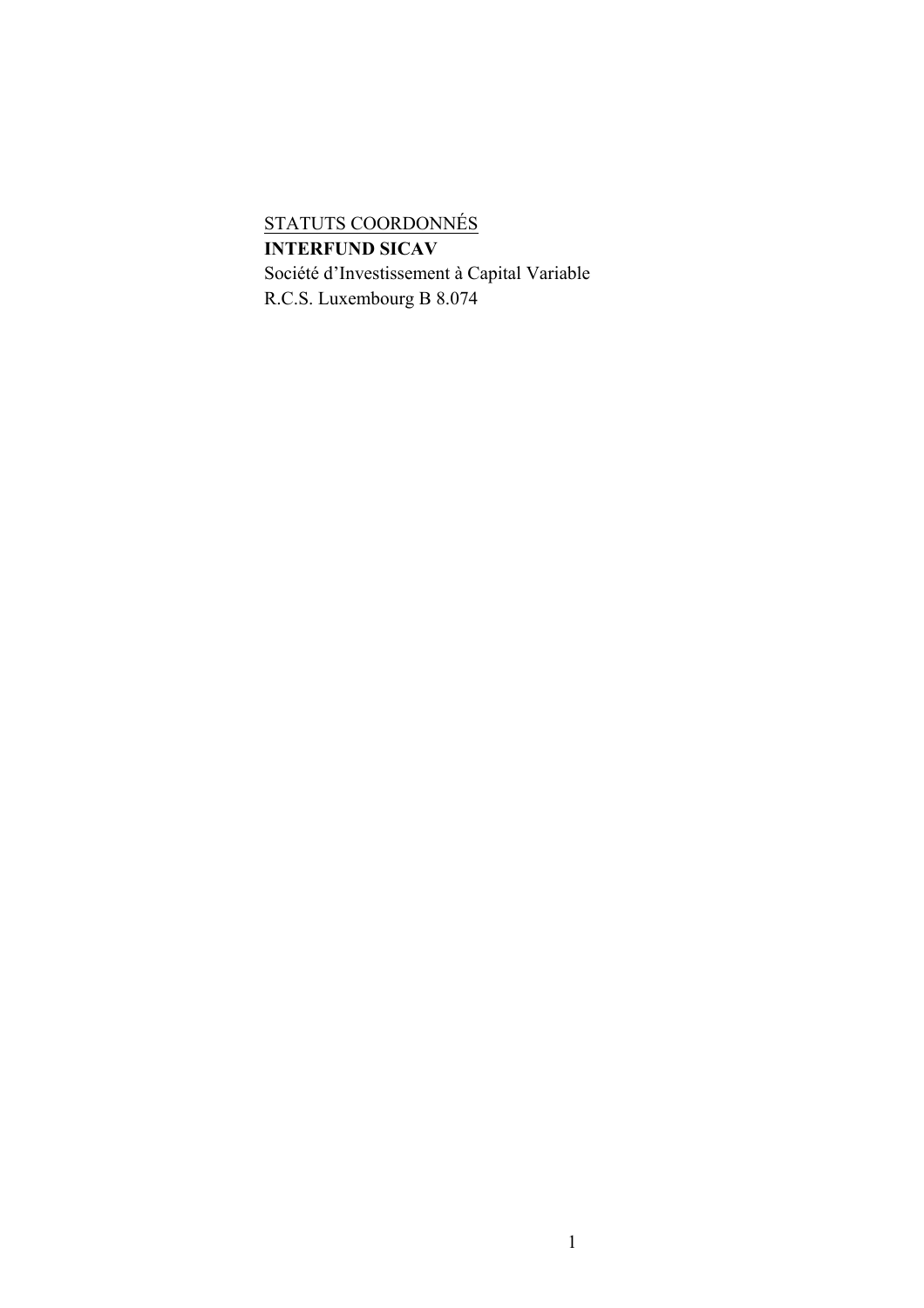STATUTS COORDONNÉS **INTERFUND SICAV** Société d'Investissement à Capital Variable R.C.S. Luxembourg B 8.074

> STATUTS COORDONNÉS du 24 février 2014.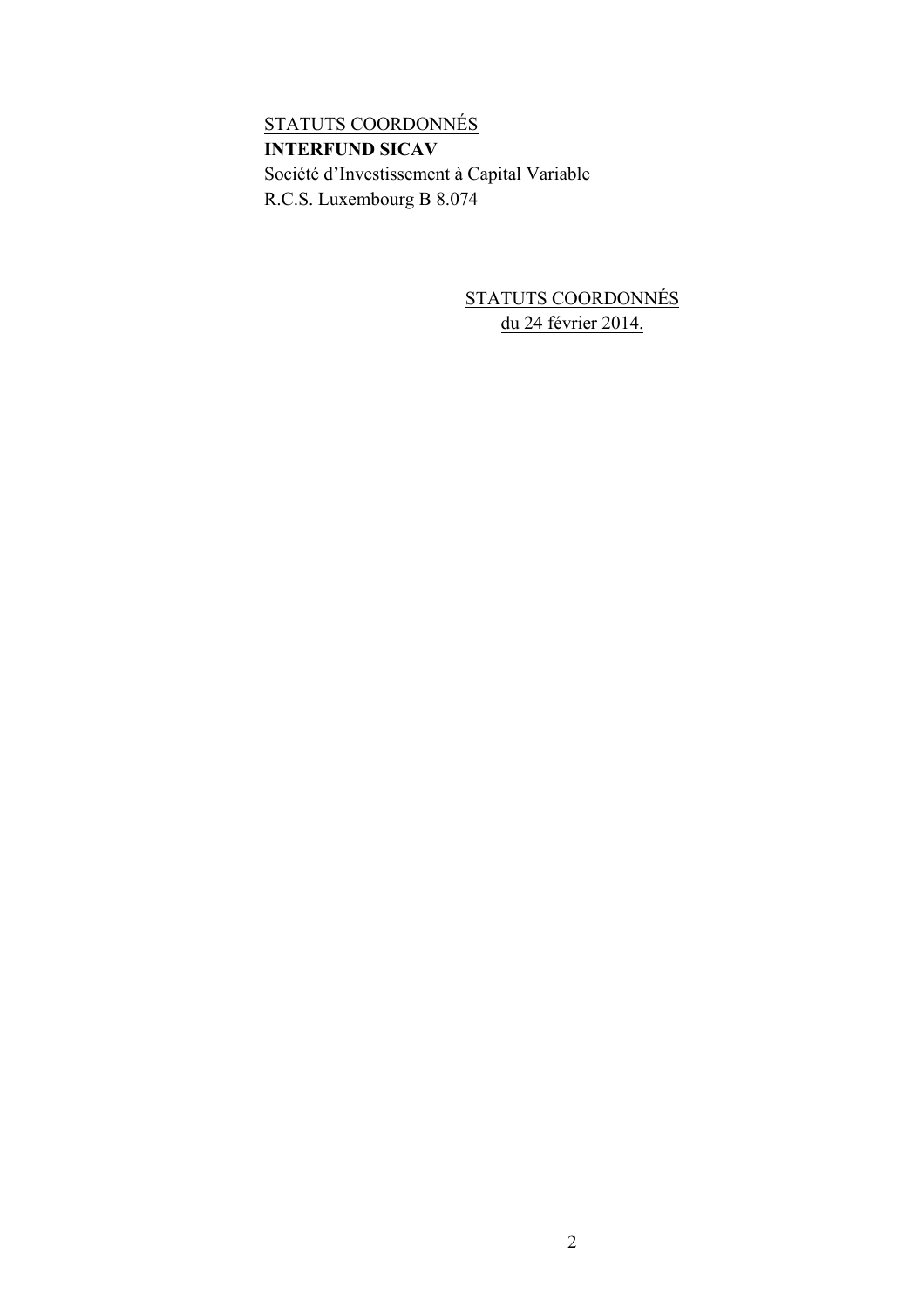# **Article 1.- Formation**

There is hereby established, among the subscribers and all those who may become owners of shares hereafter issued, a corporation in the form of a société anonyme under the name of « **INTERFUND** » qualifying as Société d'Investissement à Capital Variable (SICAV) à compartiments multiples (hereafter referred to as the "Company").

# **Article 2.- Life**

The Company is established for an undetermined duration. The Company may be dissolved by a resolution of the shareholders adopted in the manner required for amendment of these Articles of Incorporation, pursuant to article 26 hereinafter.

#### **Article 3.- Object**

The Company, the shares of which are aimed to be placed in the public through public or private offer, has as sole purpose to place the funds available to it in portfolios of transferable securities, money market instruments and/or other liquid financial assets as mentioned in Article 41 (1) of the law of December 17, 2010 (hereinafter the "Law") regarding collective investment undertakings ("Subfunds"), with the purpose of spreading investment risk and affording its shareholders the benefit of the results of its assets' management. The Company may take any measures and carry out any operations which it may deem useful to the accomplishment and development of its purpose to the full extend permitted by the Law. The Company shall appoint a management company pursuant to the provisions of Chapter 15 of the Law.

#### **Article 4.- Registered office**

The registered office of the Company is established in Luxembourg in the Grand-Duchy of Luxembourg. Branches, subsidiaries or other offices may be established either in Luxembourg or abroad by resolution of the Board of **Directors** 

In the event that the Board of Directors determines that extraordinary political, economic or social developments have occurred or are imminent that would interfere with the normal activities of the Company at its registered office, or with the ease of communication between such office and persons abroad, the registered office may be temporarily transferred abroad until the complete cessation of those abnormal circumstances; such temporary measures shall have no effect on the nationality of the Company which, notwithstanding the temporary transfer of its registered office, will remain a Luxembourg corporation.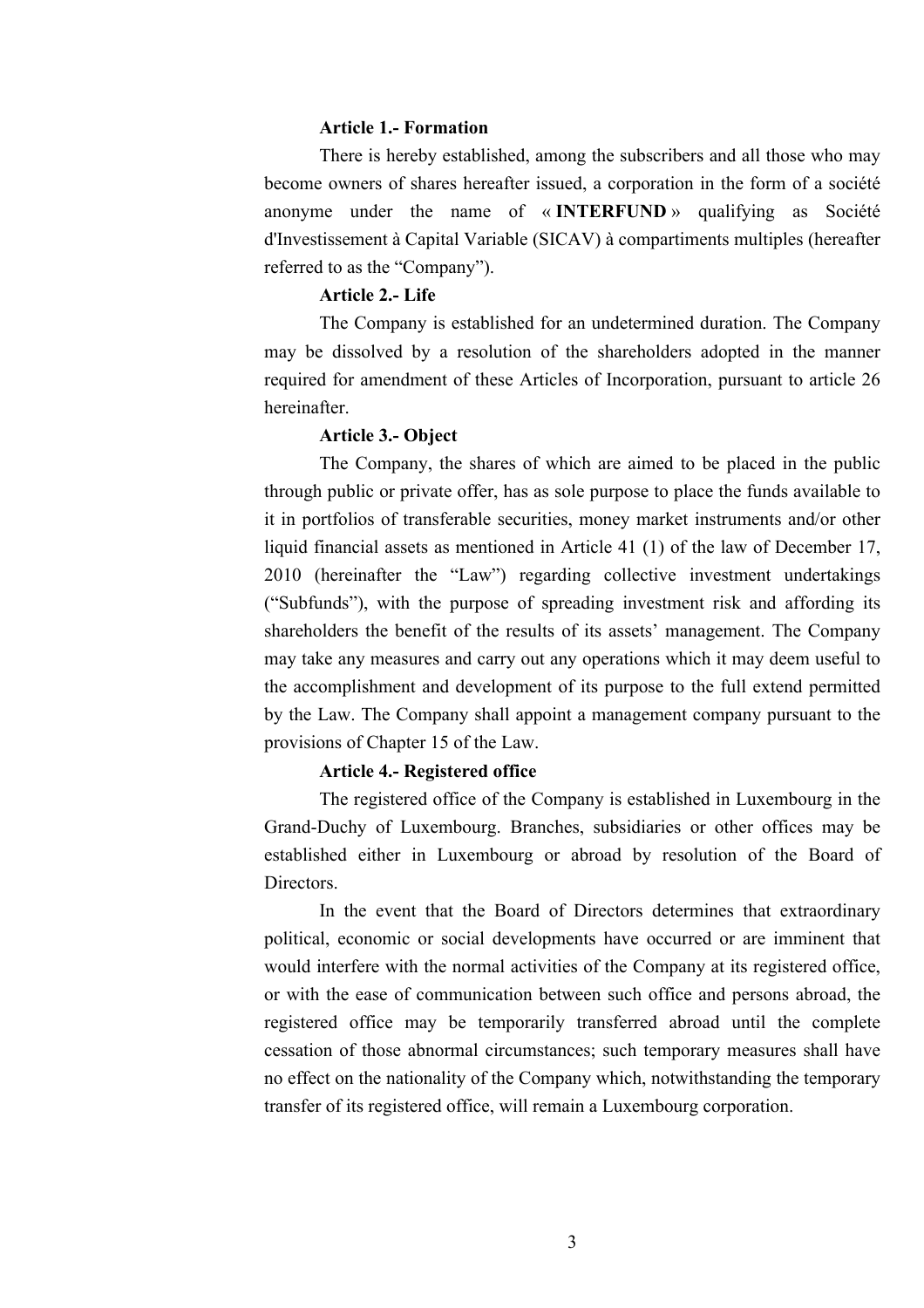# **Article 5.- Capital**

The capital of the Company shall at all times be equal to the value of the net assets of all Subfunds of the Company as determined in accordance with Article 18 hereof.

The minimum capital of the Company shall be EUR 1.250.000 (one million two hundred and fifty thousand EURO).

The capital of the Company will be represented by shares of no par value.

The Board of Directors may decide to issue one or several classes of shares in each Subfund pursuant to specific criteria to be determined such as the reservation of certain classes of shares to specific categories of investors, the risk hedging linked to exchange rate fluctuations, minimum investment amounts, specific commissions, charges or fees structure, dividend policy or other criteria.

The Board of Directors may also decide to create, within each class of shares, two or several sub-classes, the assets of which will generally be invested pursuant to the specific investment policy of the relevant class of shares but with specific subscription and redemption commissions or fees structures or other characteristics (such as the reservation of certain sub-classes to certain specific categories of investors) applicable to each sub-class.

Upon the issue of different classes or sub-classes of shares, each shareholder may request, at any time and at his own expenses, the conversion of his shares from one class or sub-class into shares of another class or sub-class, based on the relevant Net Asset Value of the shares to be converted (unless restrictions are contained in the prospectus of the Company – hereinafter referred to as the "Prospectus").

These shares may belong to different Subfunds; the proceeds of the issue of shares relating to each Subfund shall be invested pursuant to Article 3 hereof in transferable securities and/or other liquid financial assets as mentioned in Article 41 (1) of the Law corresponding to such geographical areas, industrial sectors or monetary zones and to such specific types of shares or debt securities as the Board of Directors shall determine for each Subfund; the Subfunds may be expressed in different currencies pursuant to the decision of the Board of Directors.

Shares shall be issued only in registered form except if the Board of Directors decides to issue bearer shares. No share certificates will be issued in respect of registered shares except if otherwise decided by the Board of Directors.

Registered share ownership will be evidenced by confirmation of ownership. Fractions of registered shares may be issued to the nearest  $1000<sup>th</sup>$  of a share.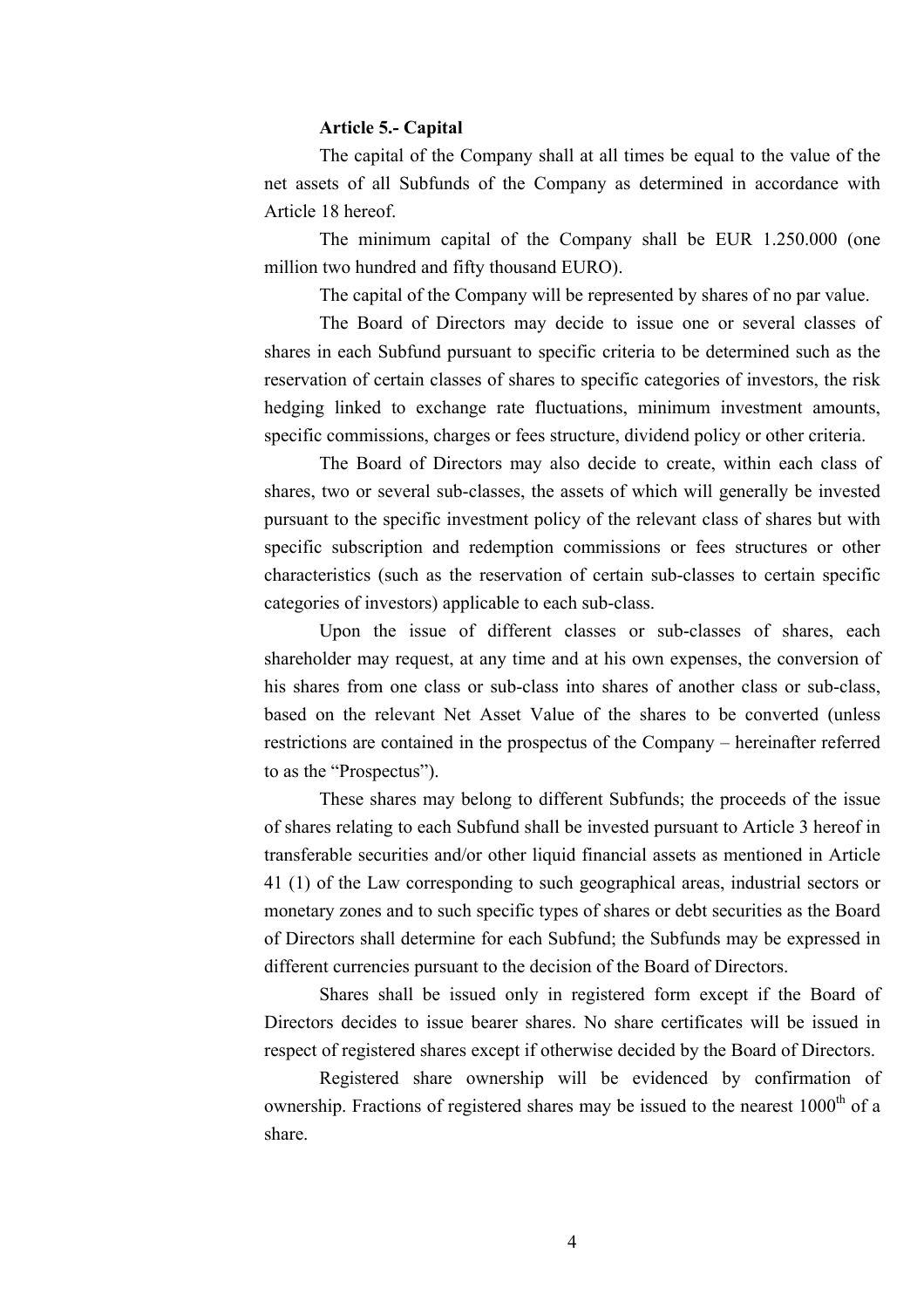Bearer share certificates, when issued, shall be issued in denominations of 1, 10, 100, 1.000 and 10.000 shares.

If bearer shares are issued, registered shares may be exchanged into bearer shares and vice-versa at the request and the expense of the shareholder.

When issued, the bearer share certificates may be exchanged against certificates issued in other denominations.

If any shareholder can prove to the satisfaction of the Company that his share certificate has been mislaid, stolen or destroyed, then, at his request, a duplicate share certificate may be issued under such conditions and guarantees as may be imposed or permitted by applicable law or as the Company may determine, including a guarantee delivered by an insurance company, without prejudice for any other form of guarantee selected by the Company. At the issuance of the new share certificate, on which it shall be recorded that it is a duplicate, the original share certificate in place of which the new one has been issued, shall become void.

Mutilated share certificates may be exchanged for new share certificates by order of the Company. The mutilated certificates shall be delivered to the Company and shall be annulled immediately.

The Company may, at its election, charge the shareholder for the costs of a duplicate or of a new share certificate and all reasonable expenses incurred by the Company in connection with the issuance and registration thereof, and in connection with the voiding of the old share certificates.

Each Subfund will be deemed to be a separate entity with, but not limited to, its own contribution, capital gains, losses, charges and expenses.

The Board of Directors is authorized to issue, without limitation and at any time, additional shares of no par value fully paid up for all Subfunds at the respective Net Asset Value per share determined in accordance with Article 18 hereof without reserving to existing shareholders a preferential right to subscribe for the shares to be issued.

The Board of Directors may delegate to any duly authorized director or officer of the Company, or to any duly authorized person, the duties of accepting subscriptions for, receiving payment for and delivering such new shares.

# **Article 6.- Restrictions**

In the interest of the Company, the Board of Directors may restrict or prevent the ownership of shares in the Company by any physical person or legal entity.

The Company prohibits the holding of shares of the Company by any physical person or legal entity established in the U.S.A.. "U.S.A. resident" means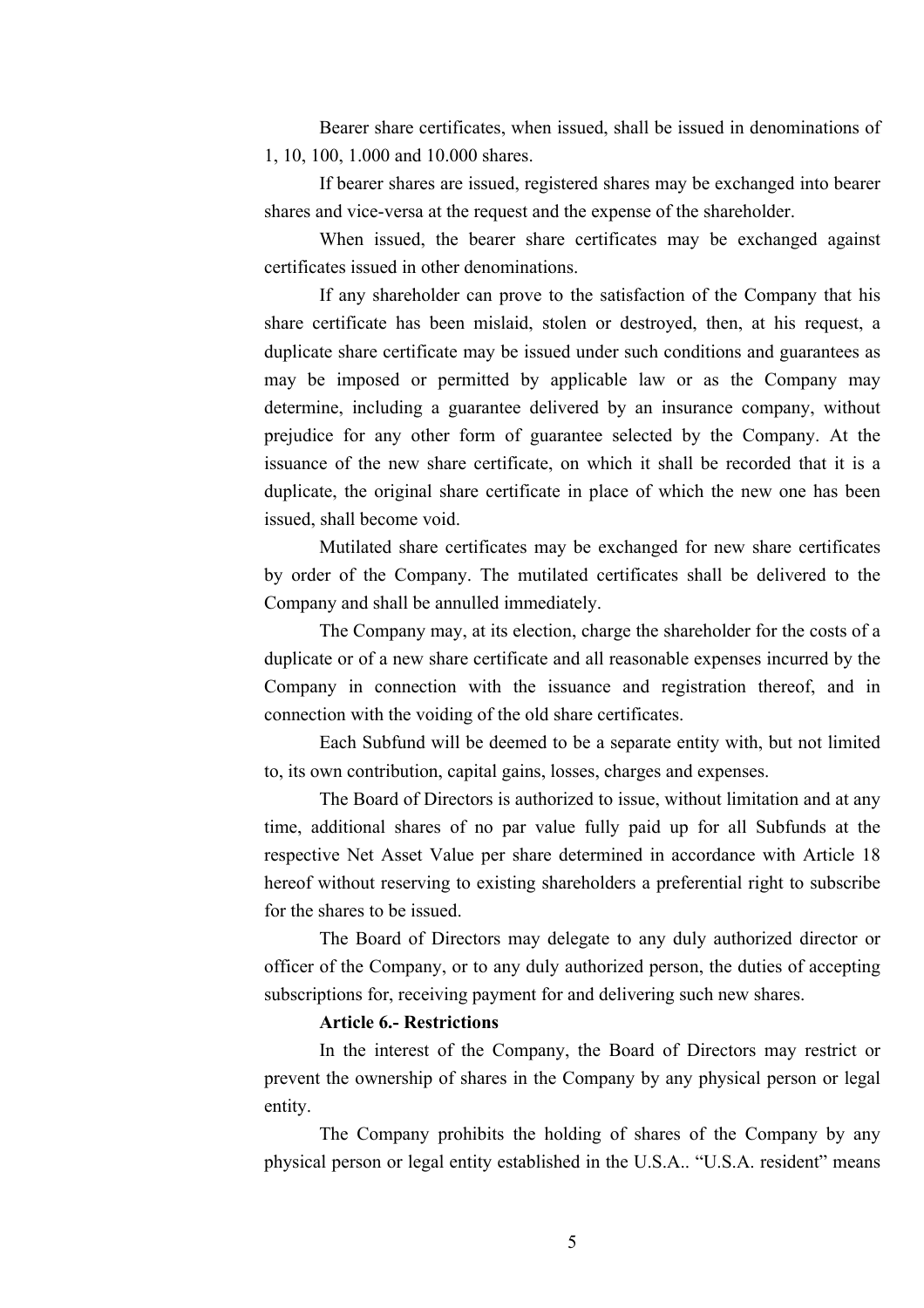any physical person or legal entity, any citizen from, or resident in, the U.S.A., a partnership organized or existing in any State or territory belonging to the U.S.A., companies created under the laws of the U.S.A. or of a State, territory or possession of the U.S.A. or any "estate" or "trust" other than "estate" or "trust" whose the income outside of U.S.A. is not to be declared to the administration in the U.S.A. in charge of collecting the income tax.

Each subscriber or holder of shares will, at the request of the Company, produce to the Company a written declaration satisfactory for the Company specifying that he is not resident in the U.S.A..

If at any time it shall come to the attention of the Company that shares are directly or indirectly held by, on behalf of, an unauthorized person, the holder of such shares shall be obliged to sell the said shares to the Company as soon as practicable after the receipt of a written notice from the Company and the Company shall redeem such shares at their Net Asset Value as soon as possible.

#### **Article 7.- Meetings**

Any regularly constituted meeting of the shareholders of this Company shall represent the entire body of shareholders of the Company. Such meeting will have the broadest powers to decide on, perform and ratify, all acts relating to the Company's business.

The annual general meeting of shareholders shall be held, in accordance with Luxembourg law, in Luxembourg at the registered office of the Company, or at such other place in Luxembourg as may be specified in the notice of meeting on the last Tuesday of March at 10.00 a.m. local time. If such day is legal holiday in Luxembourg, the annual general meeting shall be held on the next following bank business day in Luxembourg. The annual general meeting may be held outside of Luxembourg, if, in the absolute and final judgement of the Board of Directors, exceptional circumstances so require.

Other meetings of shareholders may be held at such place and time as may be specified in the respective notices of meeting.

All meetings shall be convened in the manner provided for by Luxembourg law.

Each share, in whatever Subfund and regardless of the Net Asset Value per share within its Subfund, is entitled to one vote. Fractions of shares are not entitled to vote but will participate in the distribution of dividends or in the liquidation proceeds.

Any shareholder may act at any meeting of shareholders in person or by appointing in writing another person (who need not be a shareholder and who may be a director of the Company) as his proxy.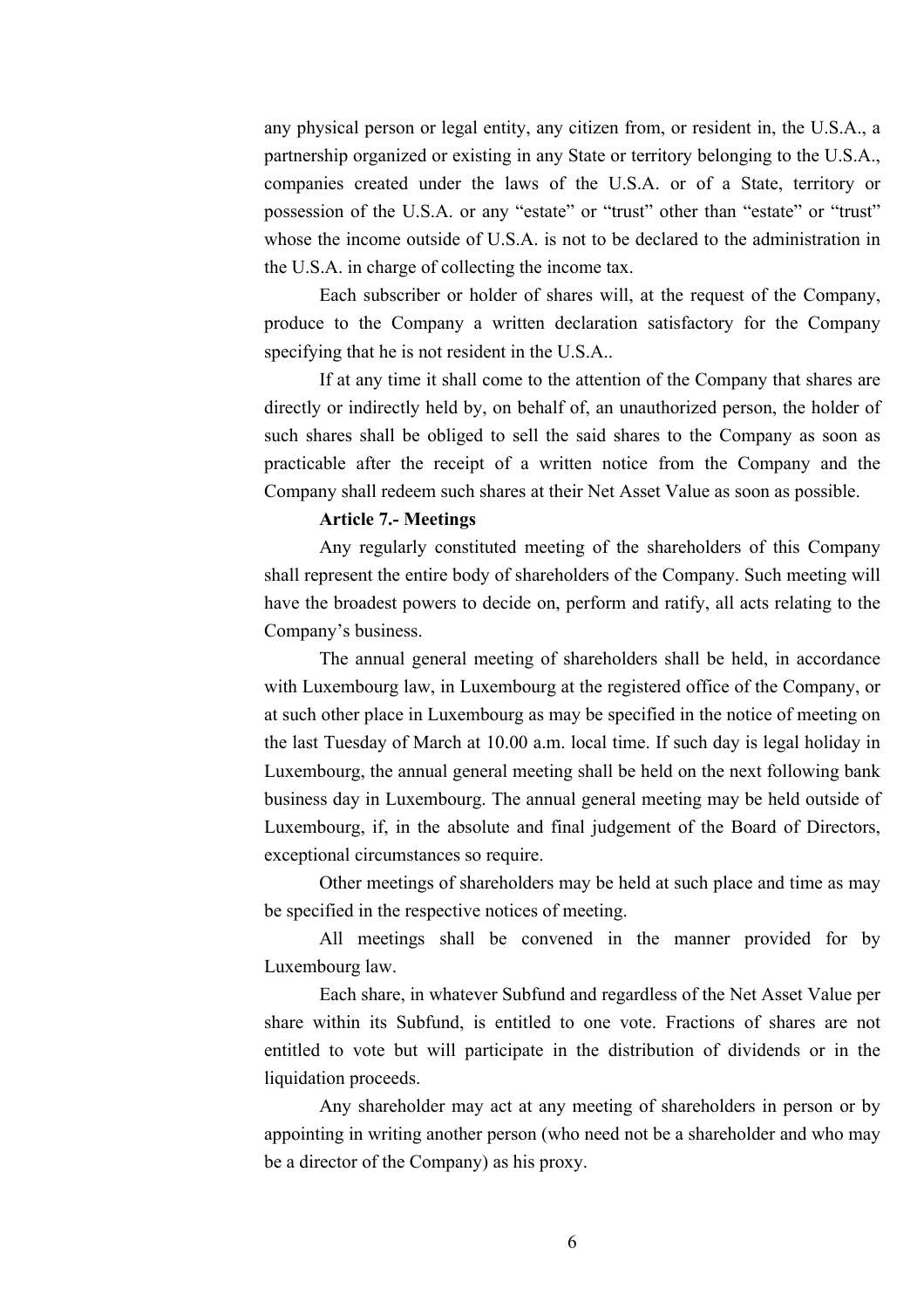Resolutions concerning the interests of the shareholders of the Company shall be taken in a general meeting and resolutions concerning the particular rights of the shareholders of one specific Subfund shall be taken by this Subfund's general meeting.

Except as otherwise provided herein or required by law, resolutions at a meeting of shareholders duly convened will be passed by a simple majority of those present and voting.

The Board of Directors may determine all other conditions that must be fulfilled by shareholders, including, without limitation, conditions of participation in meetings of shareholders.

# **Article 8.- Board of Directors**

The Company shall be managed by a Board of Directors composed of not less than three members who need not be shareholders of the Company.

The directors shall be elected by the shareholders at their annual meeting for a period ending at the next annual general meeting and shall hold office until their successors are elected. A director may be removed with or without cause and replaced at any time by resolution adopted by the shareholders.

In the event of a vacancy in the office of a director because of death, retirement or otherwise, the remaining directors may meet and elect, by majority vote, a director to fill such vacancy until the next meeting of the shareholders.

#### **Article 9.- Chairman**

The Board of Directors will choose from among its members a Chairman, and may choose from among its members one or more Vice-Chairmen. It may also choose a Secretary who need not be a director, who shall be responsible for keeping the minutes of the meetings of the Board of Directors and of the shareholders. The Board of Directors shall meet upon call by the Chairman, or any director, at the place indicated in the notice of meeting.

The Chairman shall preside at all meetings of shareholders or in his absence or inability to act, the Vice-Chairman or another director appointed by the Board of Directors shall preside as chairman pro-tempore, or in their absence or inability to act, the shareholders may appoint another director or an officer of the Company as chairman pro-tempore by vote of the majority of shares present or represented at any such meeting.

The Chairman shall preside at all meetings of the Board of Directors, or in his absence or inability to act, the Vice-Chairman or another director appointed by the Board of Directors shall preside as chairman pro-tempore.

Written notice, even in the form of telefax or telex, of any meeting of the Board of Directors shall be given to all directors at least 24 hours in advance of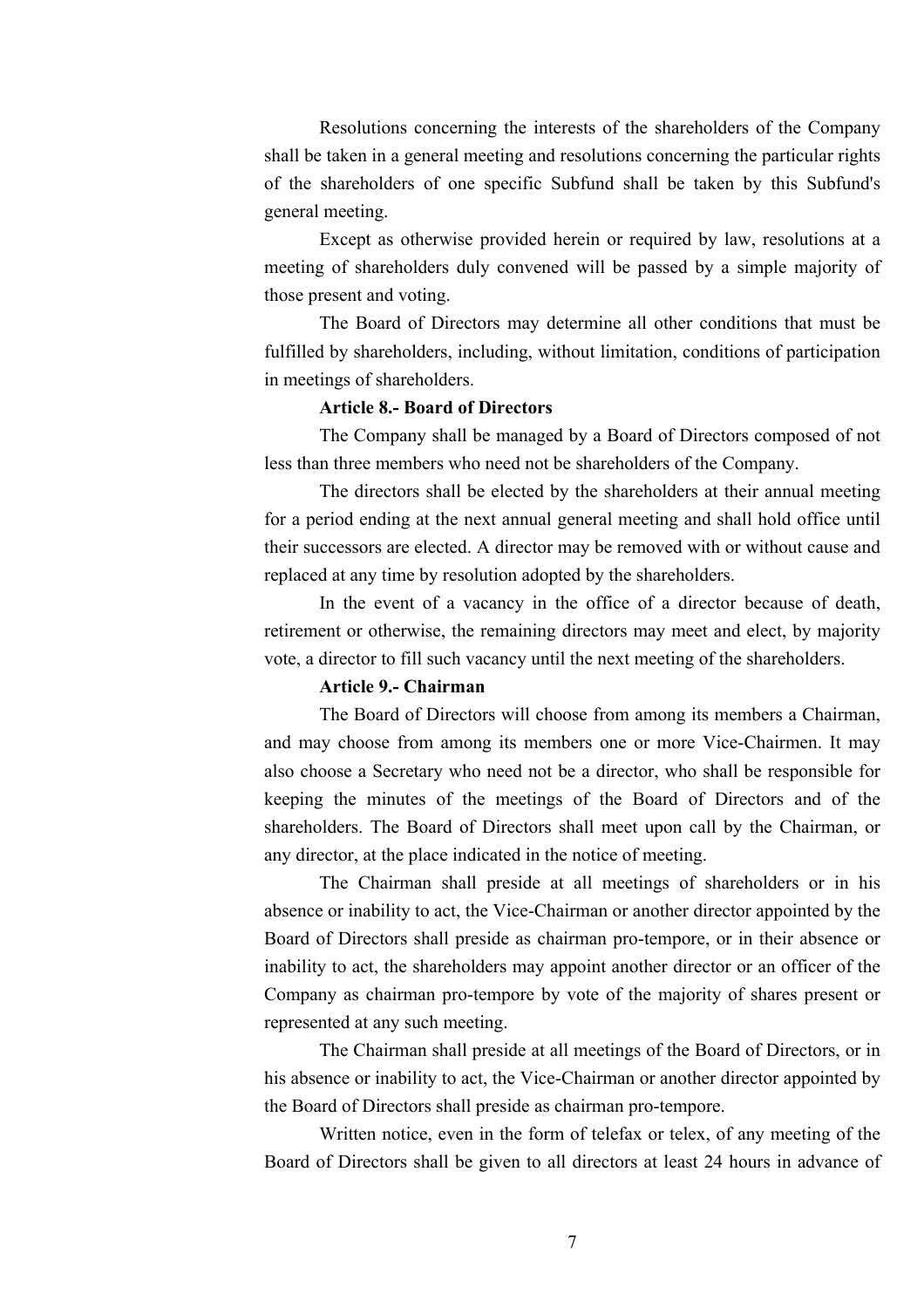the hour set for such meeting, except in circumstances of emergency in which case the nature of such circumstances shall be set forth in the notice of meeting. This notice may be waived by consent in writing or by telefax from each director. Separate notices shall not be required for individual meetings held at times and places prescribed in a schedule previously adopted by resolution of the Board of **Directors** 

Any director may act at any meeting of the Board of Directors by appointing in writing or by telefax another director as proxy.

The Board of Directors can deliberate or act with due authority only if the majority of the directors is present or represented at such meeting. Decisions shall be taken by a majority of the votes of the directors present or represented at such meeting. In the event that in a meeting the number of votes for and against a resolution shall be equal, the Chairman shall have a casting vote.

Resolutions signed by all members of the Board of Directors will be as valid and effectual as if passed at a meeting duly convened and held. Such signatures may appear on a single document or multiple copies of an identical resolution and may be evidenced by letter or telefax.

# **Article 10.- Minutes**

The minutes of any meeting of the Board of Directors shall be signed by the Chairman, or in his absence, by the chairman pro-tempore who presided at such meeting or by two directors.

Copies or extracts of such minutes which may be produced in judicial proceedings or otherwise shall be signed by the Chairman or by the chairman protempore of that meeting, or by two directors or by the secretary or an assistant secretary.

#### **Article 11.- Powers**

The Board of Directors is vested with the broadest powers to perform all ordinary or extraordinary acts of administration in the Company's interest. All powers not expressly restricted by law or by the present Articles of Incorporation to the general meeting of shareholders fall within the competence of the Board of Directors.

The Board of Directors may appoint the officers of the Company who need not be directors or shareholders of the Company. The officers appointed shall have the power and duties given them by the Board of Directors. Each appointed officer may be removed at any time by the Board of Directors.

The Board of Directors is empowered to create at any time new Subfunds investing in transferable securities, money market instruments, and/or other liquid financial assets as mentioned in Article 41 (1) of the Law or to liquidate one or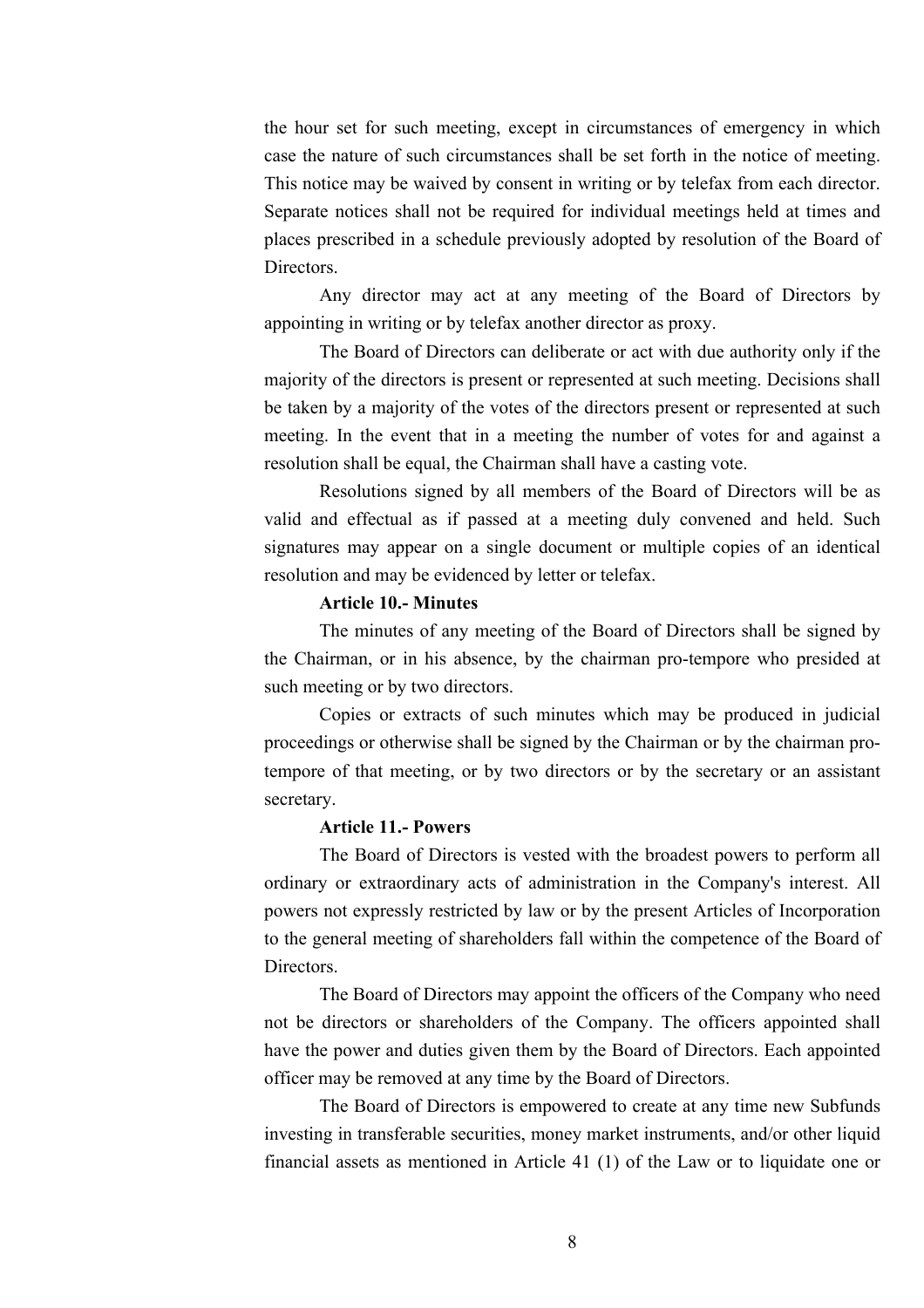several existing Subfunds or to merge Subfunds by notifying the shareholders according to the terms and conditions provided for by law or the present Articles of Incorporation.

The Board of Directors is authorized to determine the Company's investment policy in compliance with the relevant legal provisions and the object set out in Article 3 hereof.

The investments of the Company shall consist solely of:

a) transferable securities and money market instruments admitted to or dealt in on a regulated market as defined by the Law;

b) transferable securities and money market instruments dealt in on another market in a Member State which is regulated, operates regularly and is recognized and open to the public; for the purpose of this article, "Member State" shall have the same meaning as defined by the Law;

c) transferable securities and money market instruments admitted to official listing on a stock exchange in a non-Member State of the European Union or dealt in on another regulated market in a non-Member-State of the European Union which is regulated, operates regularly and is recognized and open to the public, namely a stock exchange or another regulated market of any country in America, Europe, Africa, Asia and Oceania;

d) new issues of transferable securities and of money market instruments, provided that:

the terms of issue include an undertaking that application will be made for admission to official listing on a stock exchange or to another regulated market which operates regularly and is recognized and open to the public, namely a stock exchange or another regulated market of any country in America, Europe, Africa, Asia and Oceania;

such admission is scheduled to be secured within a year of issue.

e) units of undertakings for collective investments in transferable securities ("UCITS") authorized according to 2009/65/EC Directive and/or other collective investment undertakings within the meaning of Article 1 paragraph (2) points a) and b) of the 2009/65/EC Directive should they be situated in a Member State or not, provided that:

such other collective investment undertakings are authorized under laws which provide that they are subject to supervision considered by the *Commission de Surveillance du Secteur Financier* ("CSSF") to be equivalent to that laid down in Community law, and that cooperation between authorities is sufficiently ensured;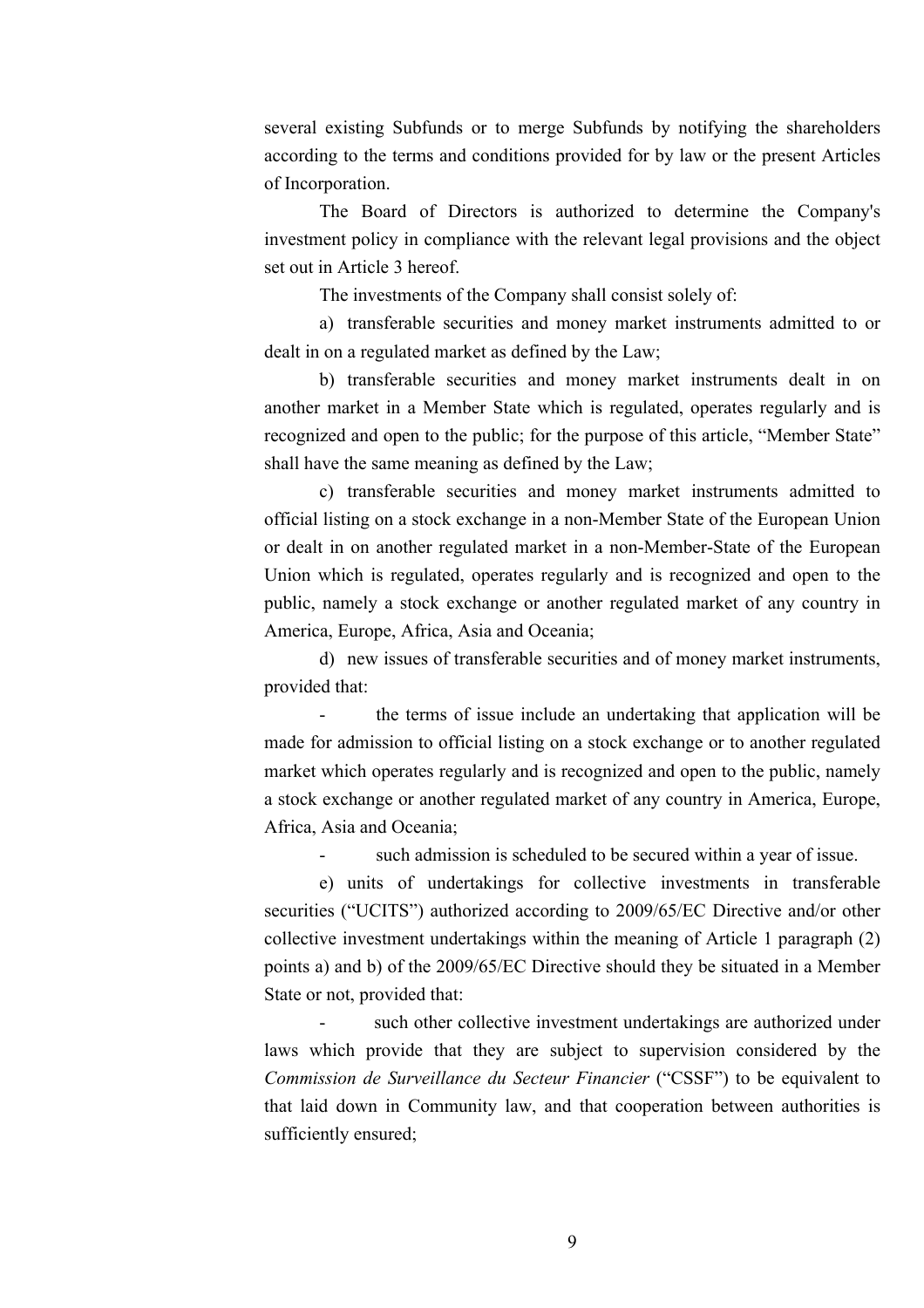the level of protection for unitholders in the other collective investment undertakings is equivalent to that provided for unitholders in a UCITS, and in particular that the rules on assets segregation, borrowing, lending, and uncovered sales of transferable securities and money market instruments are equivalent to the requirements of 2009/65/EC Directive;

the business of the other collective investment undertakings is reported in half-yearly and annual reports to enable an assessment to be made of the assets and liabilities, income and operations over the reporting period;

- no more than 10% of the assets of the UCITS' or the other collective investment undertakings' assets, whose acquisition is contemplated, can, according to their management regulations or instruments of incorporation, be invested in aggregate in units of other UCITS or other collective investment undertakings;

f) deposits with credit institutions which are repayable on demand or have the right to be withdrawn, and maturing in no more than twelve months, provided that the credit institution has its registered office in a Member State or, if the registered office of the credit institution is situated in a third country, provided that it is subject to prudential rules considered by the CSSF as equivalent to those laid down in Community law;

g) financial derivative instruments, including equivalent cash-settled instruments, dealt in on a regulated market referred to in a), b) and c) hereinabove; and/or financial derivative instruments dealt in over-the-counter (« OTC derivatives »), provided that:

the underlying consists of instruments covered by Article 41 paragraph (1) of the Law, financial indices, interest rates, foreign exchange rates or currencies, in which the Company may invest according to its investment objectives;

- the counterparties to OTC derivative transactions are institutions subject to prudential supervision, and belonging to the categories approved by the CSSF, and;

the OTC derivatives are subject to reliable and verifiable valuation on a daily basis and can be sold, liquidated or closed by an offsetting transaction at any time at their fair value at the Company's initiative;

h) money market instruments other than those dealt in on a regulated market and which fall under Article 1 of the Law, if the issue or issuer of such instruments is itself regulated for the purpose of protecting investors and savings, and provided that they are: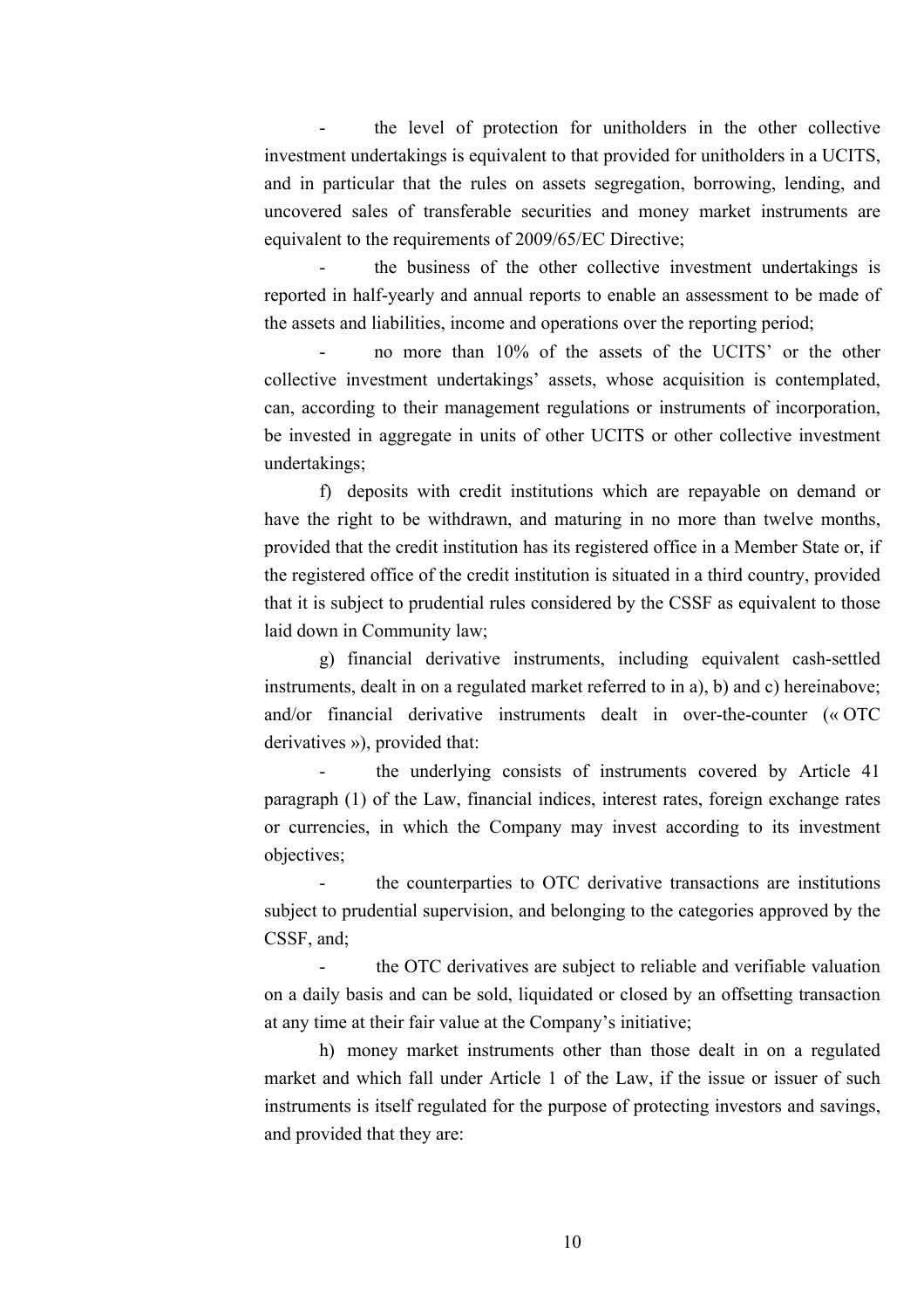issued or guaranteed by a central, regional or local authority or central bank of a Member State, the European Central Bank, the European Union or the European Investment Bank, a non-Member State or, in the case of a Federal State by one of the members making up the federation, or by a public international body to which one or more Member States belong, or

issued by an undertaking any securities of which are dealt in on regulated markets referred to in a), b) or c) hereinabove, or

issued or guaranteed by an establishment subject to prudential supervision, in accordance with criteria defined by Community law, or by an establishment which is subject to and complies with prudential rules considered by the CSSF to be at least as stringent as those laid down by Community law; or

issued by other bodies belonging to the categories approved by the CSSF provided that investments in such instruments are subject to investor protection equivalent to that laid down in the first, the second or the third indent of this paragraph h), and provided that the issuer is a company whose capital and reserves amount to at least ten million euros (EUR 10,000,000.-) and which presents and publishes its annual accounts in accordance with Directive 78/660/EEC, is an entity which, within a group of companies which includes one or several listed companies, is dedicated to the financing of the group or is an entity which is dedicated to the financing of securitization vehicles which benefit from a banking liquidity line.

IN ACCORDANCE WITH ARTICLE 44 OF THE LAW, COMPANY'S SUBFUNDS ARE AUTHORIZED TO INVEST UP TO 20% OF THEIR NET ASSETS IN SHARES AND/OR DEBT SECURITIES ISSUED BY THE SAME BODY WHEN THE AIM OF SUCH SUBFUNDS' INVESTMENT POLICY IS TO REPLICATE THE COMPOSITION OF A CERTAIN STOCK OR DEBT SECURITIES INDEX WHICH IS RECOGNIZED BY THE CSSF ON THE FOLLOWING BASIS:

- ITS COMPOSITION IS SUFFICIENTLY DIVERSIFIED,

THE INDEX REPRESENTS AN ADEQUATE BENCHMARK FOR THE MARKET TO WHICH IT REFERS,

IT IS PUBLISHED IN AN APPROPRIATE MANNER.

THE LIMIT OF 20% IS RAISED TO 35% WHEN JUSTIFIED BY EXCEPTIONAL MARKET CONDITIONS IN PARTICULAR IN REGULATED MARKETS WHEN CERTAIN TRANSFERABLE SECURITIES OR MONEY MARKET INSTRUMENTS ARE HIGHLY DOMINANT. THE INVESTMENT UP TO 35% SHALL ONLY BE PERMITTED FOR ONE SINGLE ISSUER.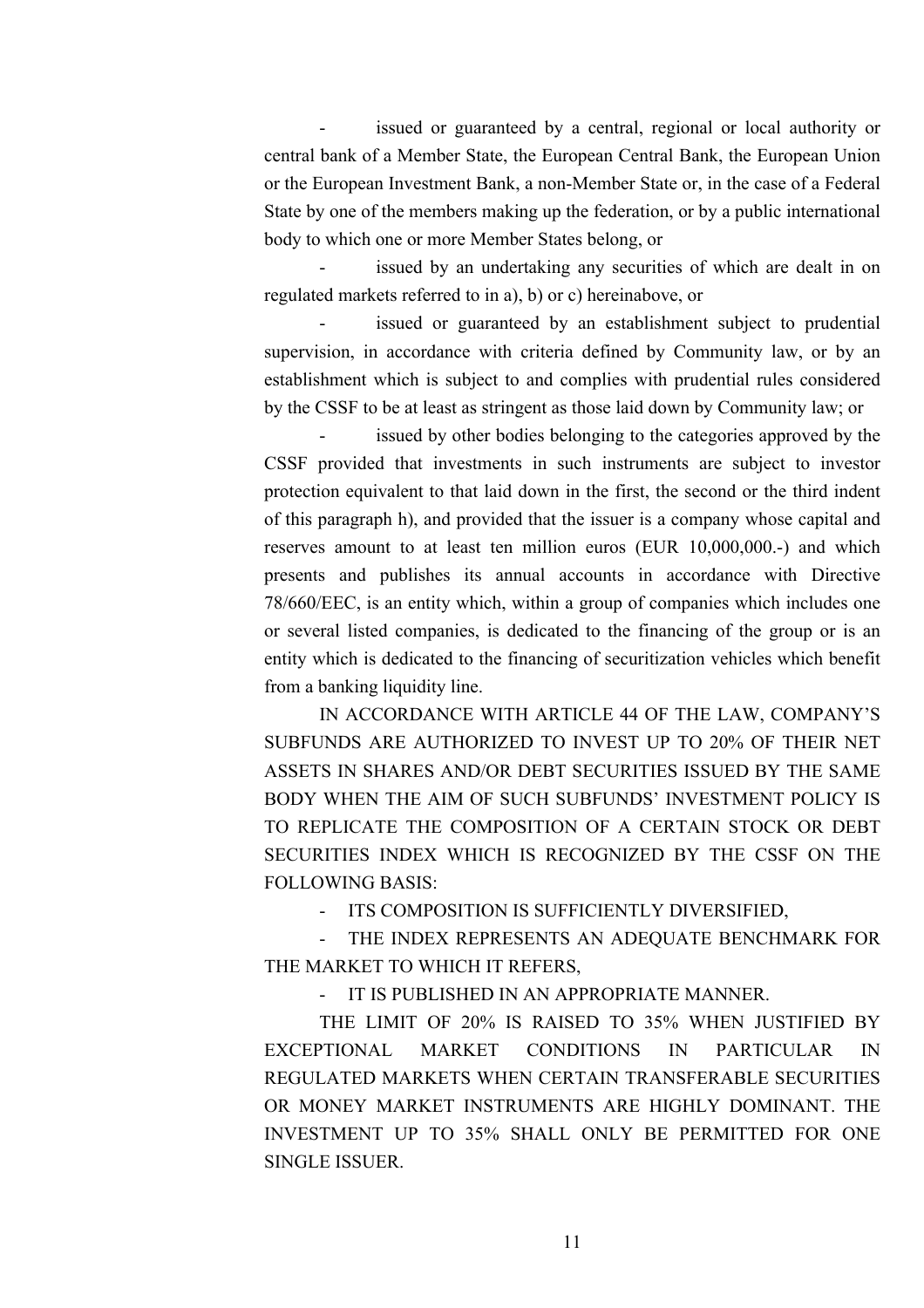MOREOVER, IN ACCORDANCE WITH ARTICLE 45 OF THE LAW, THE COMPANY IS AUTHORIZED TO INVEST UP TO 100% OF THE NET ASSETS OF EACH SUBFUND IN TRANSFERABLE SECURITIES AND MONEY MARKET INSTRUMENTS ISSUED OR GUARANTEED BY A MEMBER STATE, ITS LOCAL AUTHORITIES, OR BY AN OECD MEMBER STATE OR PUBLIC INTERNATIONAL BODIES OF WHICH ONE OR MORE EUROPEAN UNION MEMBER STATES ARE MEMBERS ON THE CONDITION THAT THE RESPECTIVE SUBFUND'S NET ASSETS ARE DIVERSIFIED ON A MINIMUM OF SIX SEPARATE ISSUES, AND EACH ISSUE MAY NOT ACCOUNT FOR MORE THAN 30 % OF THE TOTAL NET ASSET VALUE OF THE SUBFUND.

The Company will also be entitled to adopt master-feeder investment policies in compliance with the provisions of the Law and under the condition that such a policy is specifically permitted by the investment policy applicable to the relevant Subfund as disclosed in the Prospectus of the Company.

A Subfund of the Company, may, subject to the conditions provided for in the Prospectus of the Company and to the conditions of the Law, subscribe, acquire and/or hold securities to be issued by one or more Subfunds of the Company.

The Company may decide to limit the possibility for a subfund to invest up to 10% of its net assets in other UCITS or UCIs.

#### **Article 12.- Indemnity**

The Company may indemnify any director or officer, and heirs, executors and administrators, against expenses reasonably incurred by him in connection with any action, suit or proceeding to which he may be made a party by reason of his being or having been a director or officer of the Company or, at its request, of any other fund of which the Company is a shareholder or creditor and from which he is not entitled to be indemnified, except in relation to matters as to which he shall be finally adjudged in such action, suit or proceeding to be liable for gross negligence or misconduct; in the event of a settlement, indemnification shall be provided only in connection with such matters covered by the settlement as to which the Company is advised by counsel that the person to be indemnified did not commit such a breach of duty. The foregoing right of indemnification shall not exclude other rights to which he may be entitled.

#### **Article 13.- Delegation**

The Board of Directors may delegate the daily management of the affairs of the Company including the power to execute all acts relating to the corporate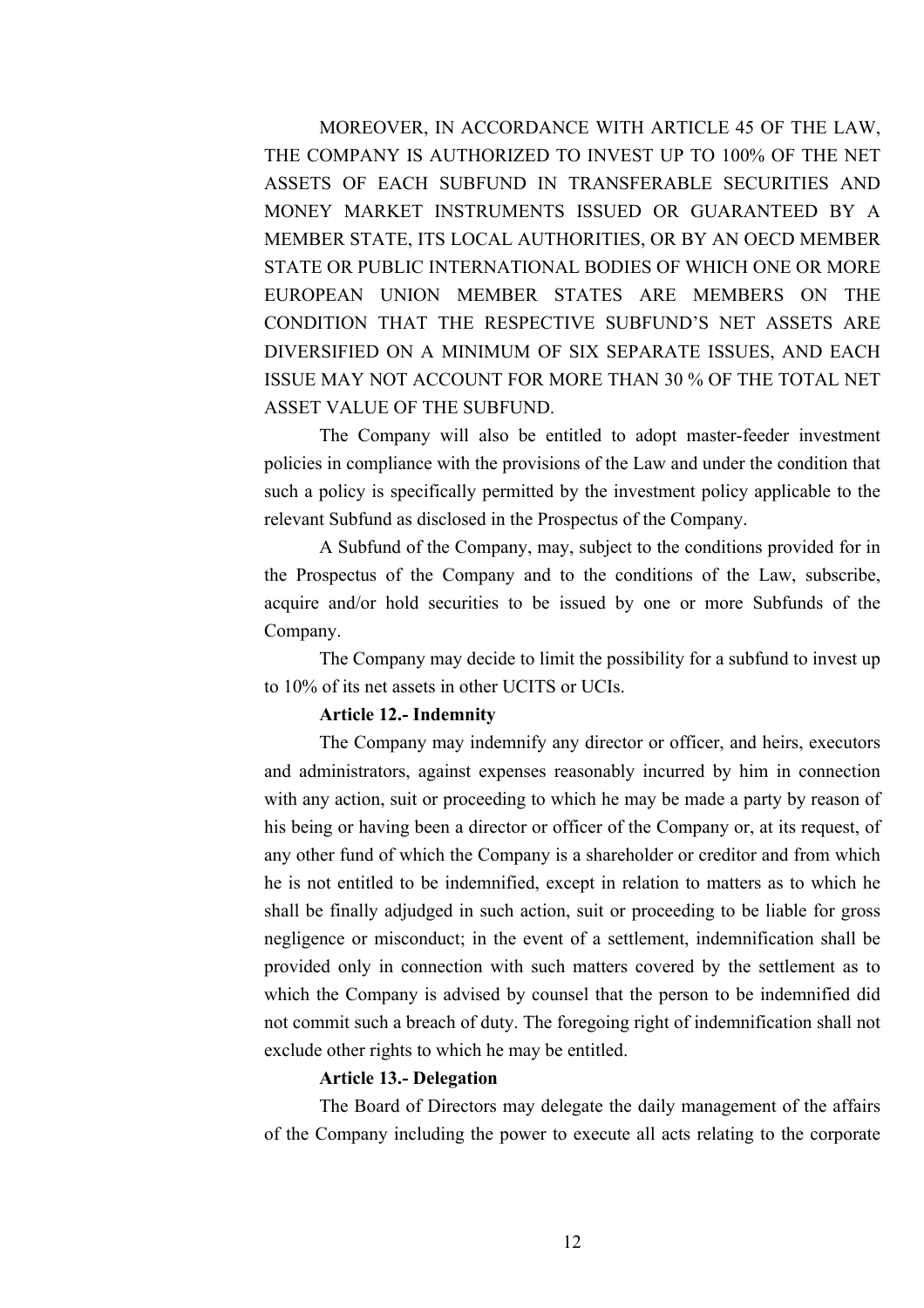policy and purpose of the Company to one or several directors or officers of the Company who will be in charge of the daily management.

# **Article 14.- Commitments of the Company**

The Company is bound vis-à-vis its creditors on all its assets, irrespective of the specific Subfund for which the debt has arisen, unless otherwise agreed upon by the creditors.

The Company will be bound, towards third parties, by the joint signatures of two directors.

In connection with the daily management and the representation of the Company in relation with such daily management, the Company is bound by the signature of the officer in charge of such daily management pursuant to the powers given to him by the Board of Directors.

Without prejudice of the aforesaid, the Company may be bound by the signature of any person to whom a special delegation has been given by the Board of Directors.

No contract or another transaction between the Company and any other corporation or entity shall be affected or invalidated by the fact that one or more directors or officers of the Company is interested in, or is a director, officer or an employee of such other corporation.

Any director or officer of the Company who is also director, officer or employee of another corporation or entity with which the Company will enter into an agreement or business relationship will not be precluded, due to such situation, from discussing and voting on such agreement or business.

#### **Article 15.- Issue of shares**

Whenever shares of the Company shall be offered by the Company for subscription, the price per share at which such shares shall be issued shall be based on the Net Asset Value thereof as determined in accordance with Article 18 hereinbelow. The Board may also decide that an issue commission has to be paid such as described in the sales documentation. Any fees to be paid to any placement agent will be paid from such commission. The Board of Directors may in its discretion determine the minimum amount of any subscription in any Subfund.

The issue price of shares in each Subfund shall be based on the Net Asset Value calculated on the day "of settlement of the corresponding amounts", the bank business day in Luxembourg that follows the latest date of the three following dates: (i) the value date of the mean of payment used, (ii) in case of wire order, the date of receipt of the accounting notice by the bank in charge or (iii) the date of receipt of the subscription form by the bank in charge.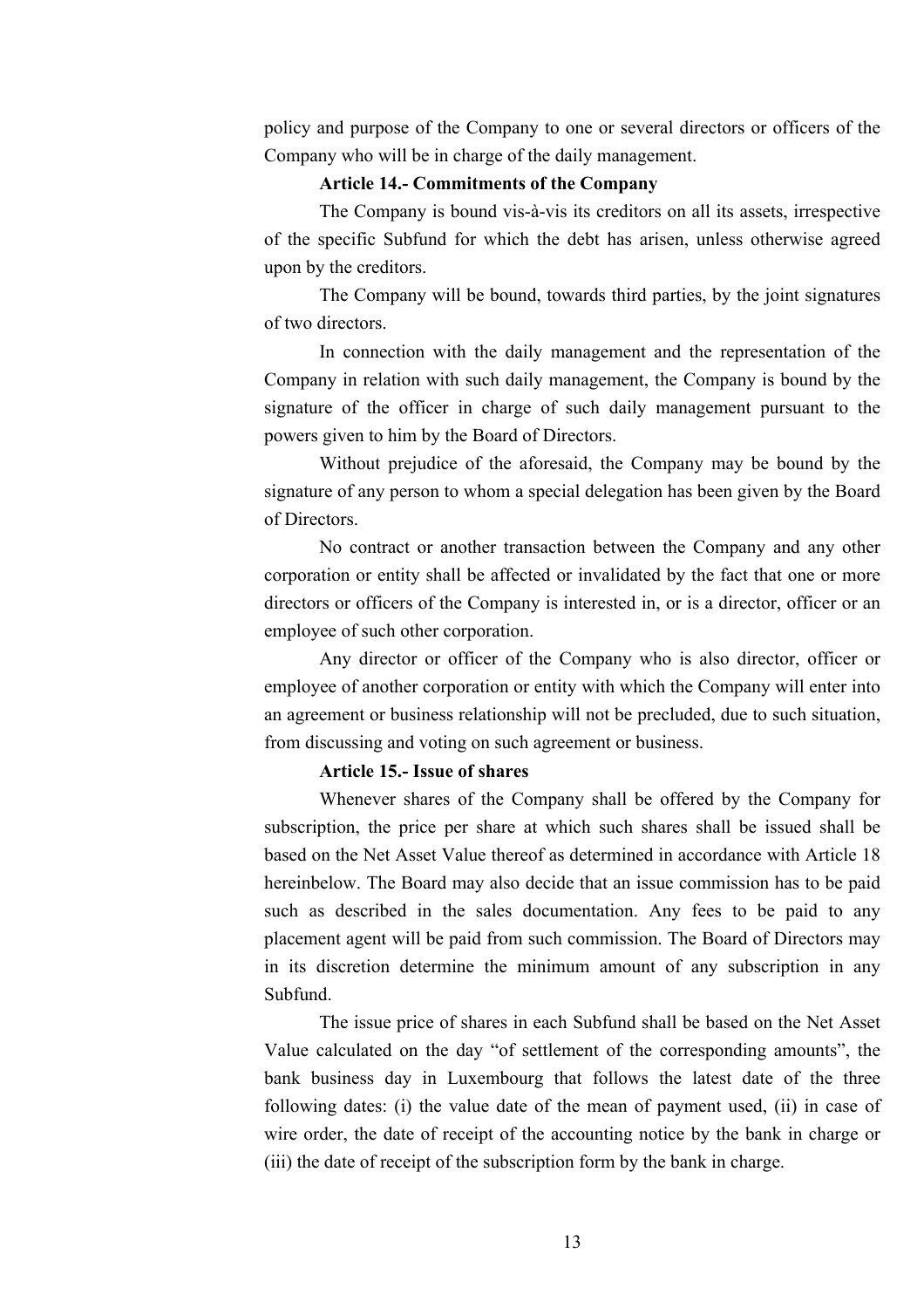The issue of shares following a conversion is governed by Article 17 hereinbelow.

#### **Article 16.- Redemption of shares**

As is more specifically described herein below, the Company has the power to redeem its own outstanding fully paid shares at any time, subject solely to the limitations set forth by law.

A shareholder of the Company may at any time irrevocably request the Company to redeem all or any part of his shares of the Company. In the event of such request, the Company shall redeem such shares subject to any suspension of this redemption obligation pursuant to Article 19 hereinbelow. Shares of the capital stock of the Company redeemed by the Company shall be cancelled.

The redemption price will be equal to the Net Asset Value of the shares for the relevant Subfund as determined in accordance with the provisions of Article 18 hereinbelow. The redemption price may be reduced by a redemption commission imposed by the Company or one of its agents pursuant to a Board of Directors' decision or by possible taxes or other charges relating to such redemption.

In case of redemption requests received by the Company, the Net Asset Value to be taken into consideration will be the Net Asset Value determined on the first bank business day in Luxembourg following the receipt of the redemption request.

Redemption proceeds will be remitted to the bank in charge of the payment to the shareholder within maximum seven bank business days following the day of the determination of the applicable Net Asset Value; the bank will pay the counter-value to the shareholder by cheque denominated in the name of the shareholder or by bank transfer. The shareholder will bear the costs of each payment method.

Any redemption request must be filed by such shareholder in irrevocable, written form containing the identity of the shareholder, the amount to be reimbursed and the instructions as to payment modalities and sent to the registered office of the Company in Luxembourg, or to the office of the entity designated for the repurchase of shares. In case of partial redemption, the redemption request will indicate the Subfund(s) to be redeemed as well as the amount to be redeemed for each of such Subfunds.

In case of massive redemption requests in a Subfund, the Company may decide to suspend the redemption until the Company has sold, without unnecessary delay, the corresponding assets in the relevant Subfund.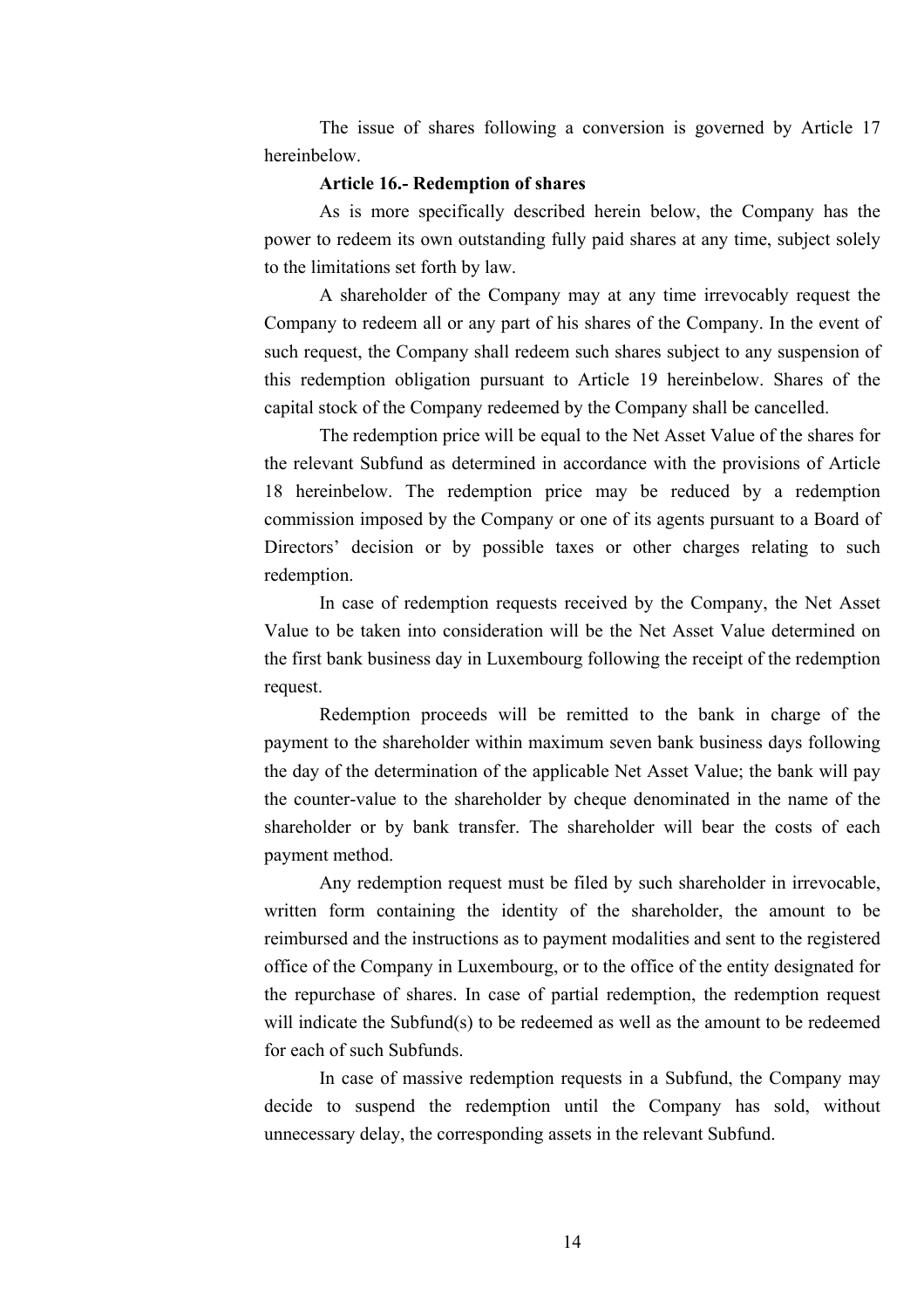# **Article 17.- Conversion of shares**

Any shareholder may request conversion of whole or part of his shares, with a minimum amount of shares for any conversion request which shall be determined by the Board of Directors from time to time, into shares of any other Subfund.

The conversion request shall be sent in writing to the registered office of the Company in Luxembourg or to the entity designated for the conversion of shares, with compulsory indication of the Subfund(s) to liquidate and the Subfund(s) to subscribe as well as of the amount to be converted in case of partial conversion.

The relevant Net Asset Value for each Subfund shall be the Net Asset Value determined on the first bank business day in Luxembourg following the receipt of the conversion request. Normal costs of administration for such conversion will be charged to the shareholder. The Board of Directors may also decide to apply conversion commission to be borne by the shareholder.

In case of massive conversion requests of issued shares in a Subfund, the Company may decide to suspend the conversions until the Company has sold, without unnecessary delay, the corresponding assets in the relevant Subfund.

# **Article 18.- Net Asset Value**

Whenever the Company shall issue, convert and/or redeem shares of the Company, the price per share shall be based on the Net Asset Value of the shares as defined herein.

The Net Asset Value of shares of each Subfund shall be expressed in the currency of the relevant Subfund as a per share figure and shall be determined by the Company or its agent on each bank business day in Luxembourg, by dividing the value of the net assets of the Subfund, being the value of the assets of the Subfund less its liabilities, by the number of shares issued in the relevant Subfund.

The assets and liabilities that cannot directly be attributed to a specific Subfund shall be allocated between all Subfunds proportionally to their respective net assets.

The assets of the Company, which are allocated between the Subfunds following the determination of the Board of Directors, are deemed to include:

a) all cash at hand or receivable or on deposit, including accrued interests;

b) all bills and demand notes and accounts receivable (including the profits from the sale of delivered securities for which the price has not yet been received);

c) all transferable securities, shares, bonds, options or subscription rights,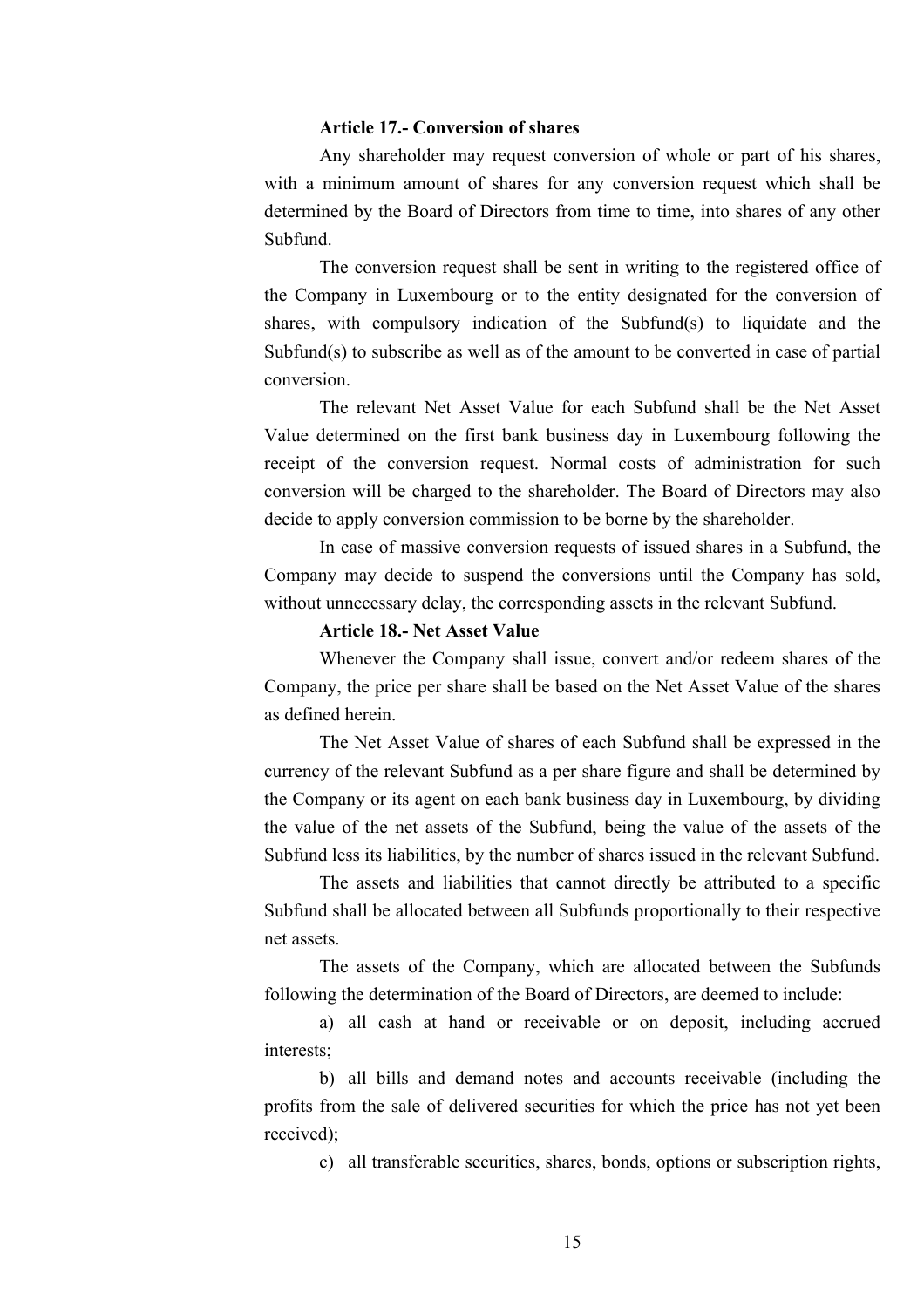warrants and other investments of the Company;

d) all dividends and distributions to be received by the Company in cash or in securities;

e) all interest accrued produced by the securities owned by the Company, except if such interests are included in the principal amount of these securities;

f) formation expenses of the Subfunds insofar as the same have not been written off; and

g) all other assets of any kind and nature including expenses paid in advance.

The liabilities of the Company, which shall be allocated between the Subfunds following the determination of the Board of Directors, are deemed to include:

a) all borrowings, due bills and payable accounts;

b) all administration expenses and other operation fees, overdue or due;

c) an appropriate provision for the taxes due at the valuation date and any other provisions or reserves authorized and approved by the directors; and

d) all other liabilities of the Company of any kind whatsoever.

The value of the assets of each Subfund shall be calculated as follows:

a) transferable securities and money market instruments admitted to the official listing on a stock exchange or dealt in on another regulated market, which is regulated and operates regularly and is open to the public in a State of Europe, America, Asia, Africa or Oceania are valued on the basis of the last known quoted price. If the same transferable securities or money market instrument is dealt in on several markets, the quotation of the main market shall be used;

b) for non listed transferable securities and money market instruments and the other transferable securities or money market instruments admitted to an official listing on a stock exchange or dealt in on another regulated market but for which the last quotation is not appropriate, the valuation shall be based on the last known market value or, in the absence thereof, on the basis of the probable realisation value which must be estimated with care and in good faith;

c) liquid assets are valued at their nominal value plus the accrued interests;

d) forward contracts and options are valued on the basis of the closing price of the preceding day on the relevant market. The used quotations are the delivery settlement price on the forward markets;

e) units of undertakings for collective investment are valued on the basis of their last available net asset value;

f) swaps shall be valued at their fair value on the basis of the last known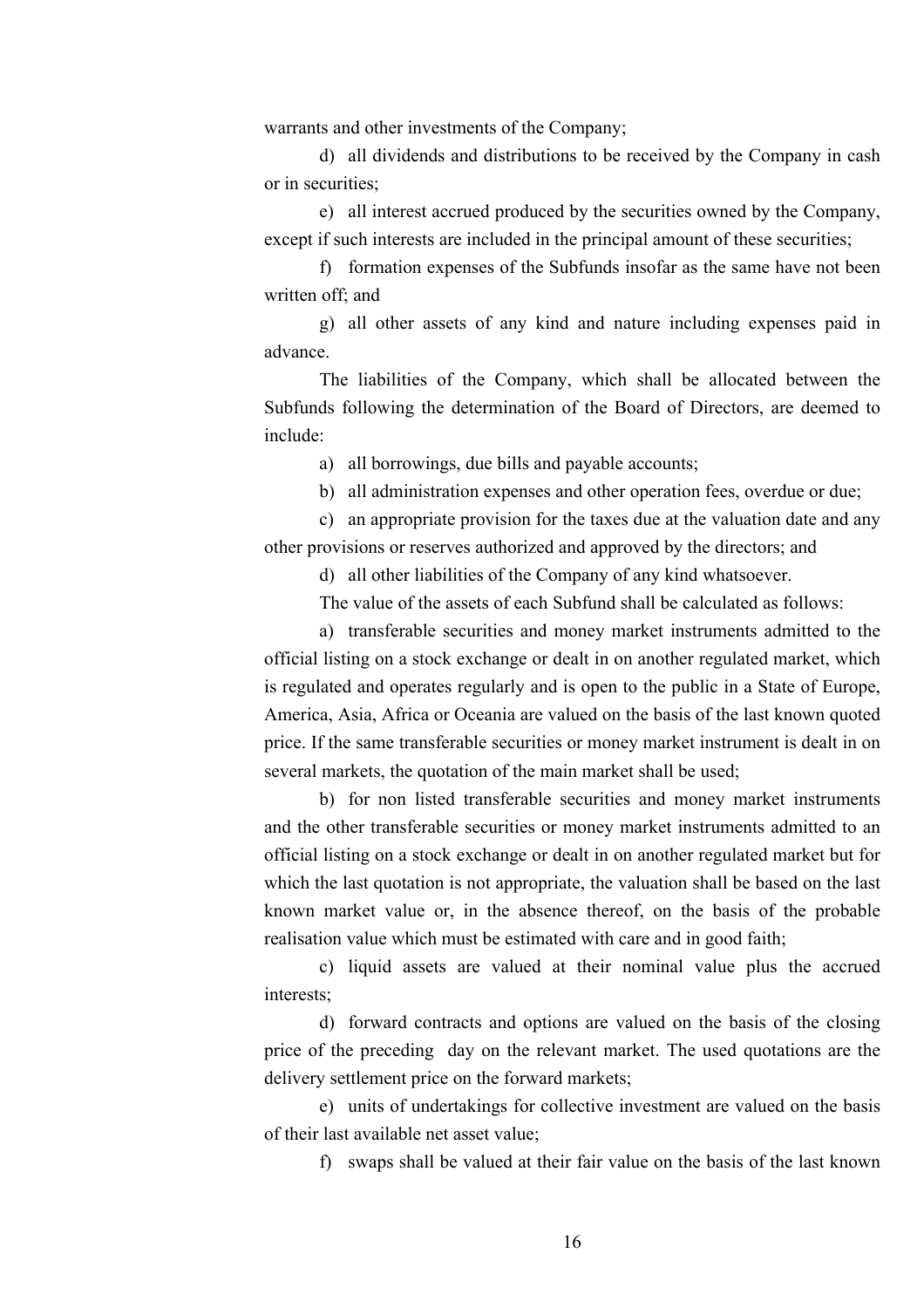closing quotation of the underlying asset.

The value of the liabilities may be estimated by the Company on an annual basis or on another basis and fairly written off during the considered period.

In addition, appropriate provisions will be made to account for the charges and fees levied on the Subfunds. For the assets which are not denominated in the Subfund's currency, the conversion shall be done on the basis of the last known exchange rate for such currency in Luxembourg.

In the event it is impossible or incorrect to carry out a valuation in accordance with the above rules owing to particular circumstances, the Board of Directors or its designee is entitled to use other generally recognised valuation principles, which can be examined by an auditor, in order to reach a proper valuation of each Subfund's total assets.

The Net Asset Value of the shares shall be certified by a director or a designee of the Board of Directors; any certification shall be regarded as binding, except in case of manifest error.

# **Article 19.- Suspensions**

The Company is authorized at any time and temporarily to suspend the calculation of the Net Asset Value as well as the issue, redemption and conversion of shares of one or several Subfunds in the following cases:

a) when a market or a stock exchange to which is admitted a significant part of the portfolio of one or several Subfunds are closed for exceptional reasons or when the transactions thereon are suspended;

b) when an emergency situation exists following which the Company may not dispose of its own investments by normal and reasonable means, without materially affecting the interest of the shareholders of the Company;

c) in case of any breakdown of the means of communication normally used for valuing investments of a Subfund or in case, for other reasons, the valuation cannot be made with speed and accuracy;

d) if as a result of exchange restrictions or other restrictions affecting financial flows, transactions on behalf of one or several Subfunds of the Company are rendered impracticable or if purchases or sales of assets of one or several Subfunds of the Company cannot be effected at the normal rate of exchange;

e) in any event of force majeure, as for example, but not exclusively, in case of strike, technical difficulties, total or partial bugs in computer or communication systems, or war or natural disaster.

In case of master-feeder structure adopted by the Company, if the master UCITS temporarily suspends the repurchase, redemption or subscription of its shares, whether at its own initiative or at the request of its supervisory authority,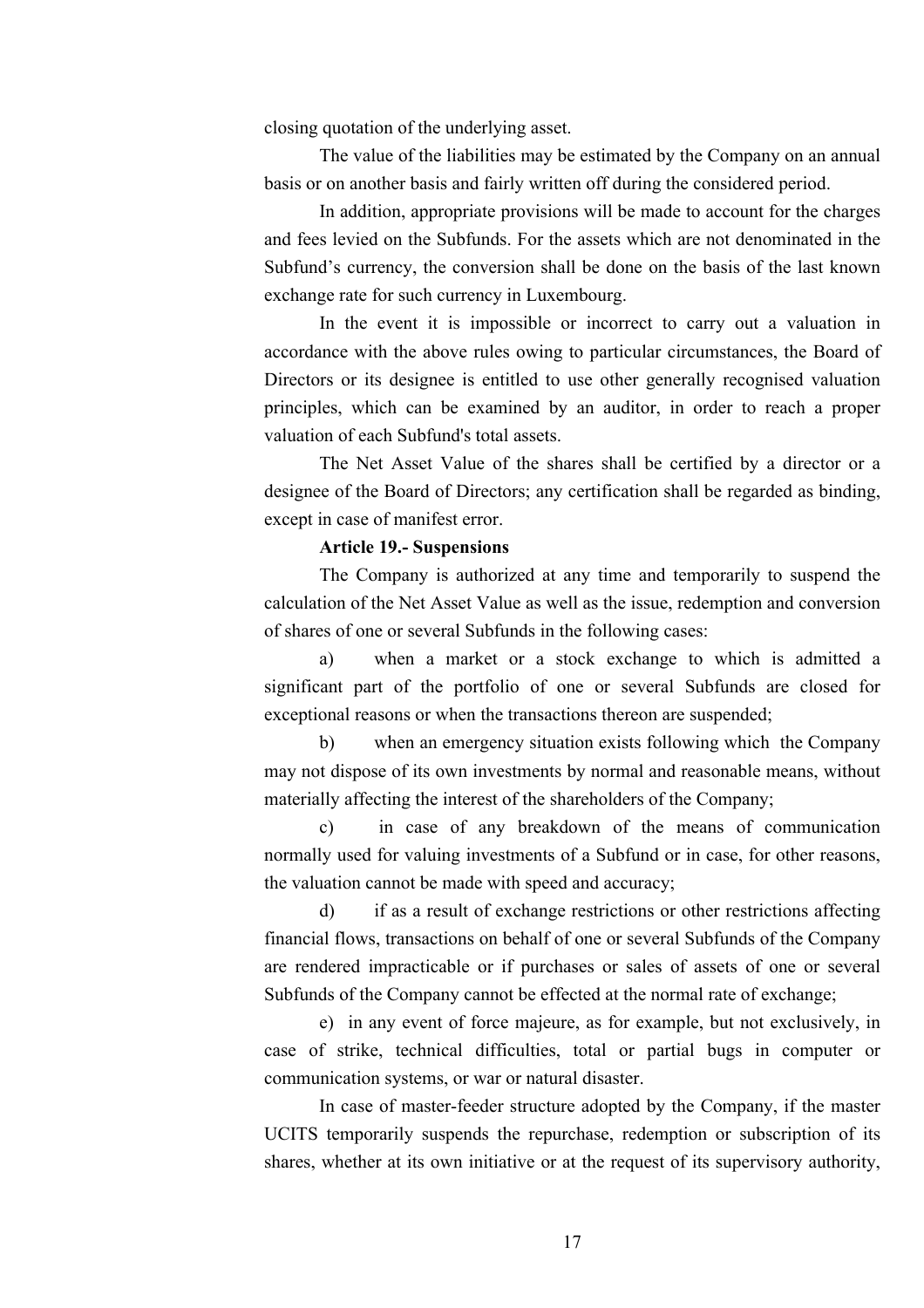each of its feeder UCITS will be entitled to suspend the repurchase, redemption or subscription of its shares within the same period of time as the master UCITS.

Any such suspension shall be notified by the Company in such manner as it may deem appropriate to the persons likely to be affected thereby.

#### **Article 20.- Expenses**

The Company shall bear the following expenses:

• all formation expenses of the Company and its Subfunds and expenses for further amendments to the Articles of Incorporation;

all remunerations and travel expenses of the directors, officers and employees of the Company;

• the commissions to be paid to the management company, the custodian bank and to all other representatives, agents and other service providers of the Company;

• all taxes payable on the assets, income and expenses chargeable to the Company;

• the usual standard brokerage and bank fees originating from the Company's transactions;

- all fees due to the auditor and legal advisers of the Company;
- all registration fees;

• all drafting fees, marketing fees, printing and publication fees of the sales documents and periodic reports; all drafting fees, printing , publication and distribution fees for notices and other information to the shareholders;

• all expenses, including taxes and governmental fees and duties relating to the marketing authorisation of the Company and the sale of its shares in other jurisdictions and relating to the quotation on any stock exchange;

all expenses incurred in connection with its operation and its management.

# **Article 21.- Fiscal year**

The fiscal year of the Company starts on January 1 and terminates on December 31 each year.

# **Article 22.- Auditor**

The financial figures contained in the annual report of the Company must be audited by an independent auditor pursuant to article 154 of the Law. The auditor shall be elected by the annual general meeting for a period ending on the day of the next annual general meeting and until the election of its successor. It shall remain in office until its re-election or until its successor is elected.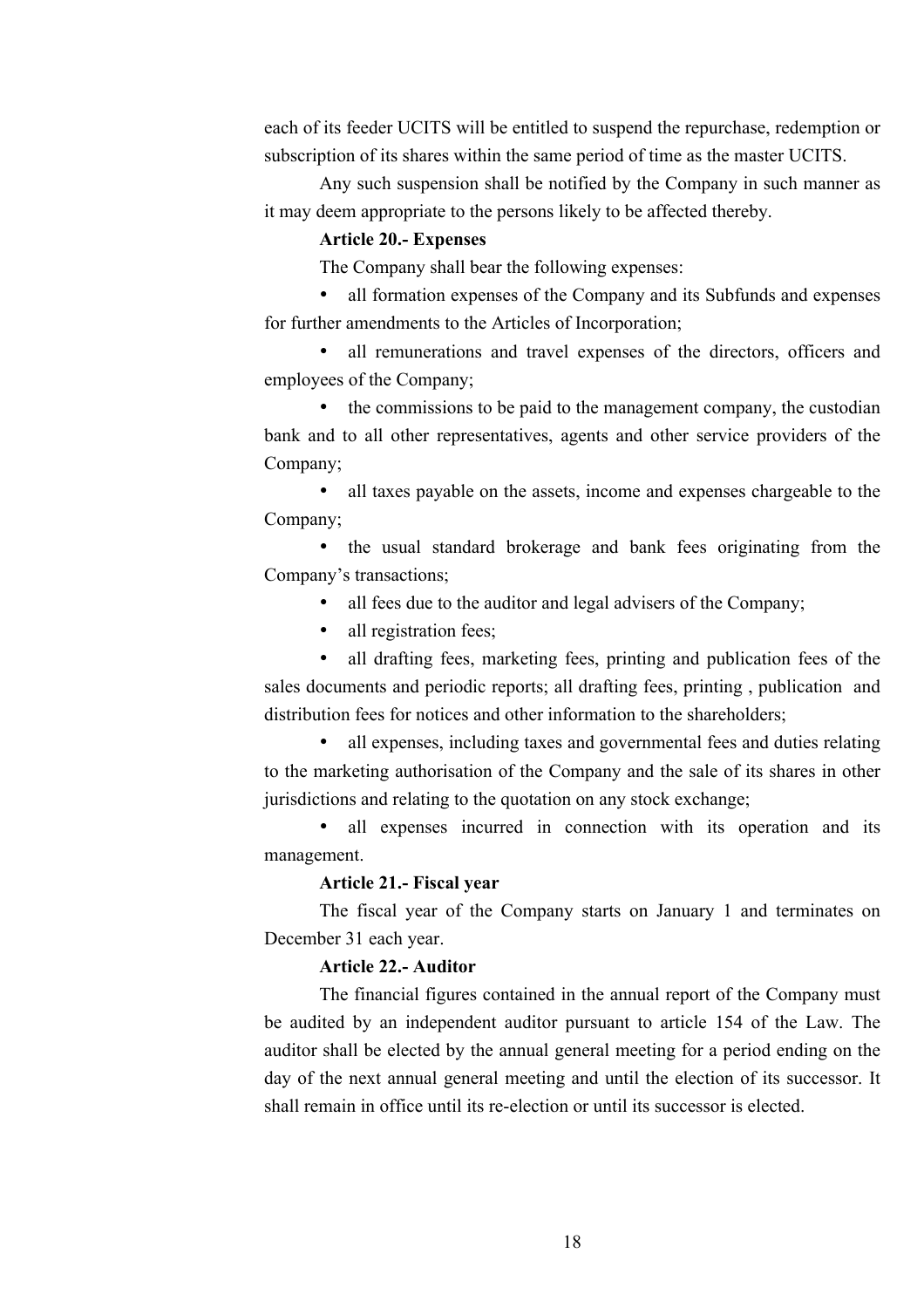# **Article 23.- Dividends**

There shall be no dividend distribution and all income, which is produced by the investment policy followed for each Subfund shall be automatically reinvested in the concerned Subfund.

## **Article 24.- Custodian Bank**

The Company will enter into a custodian agreement with a custodian bank complying with any legal requirements applicable to it.

# **Article 25.- Liquidation, merger or contribution of a Subfund – Dissolution of the Company**

In the event of dissolution of the Company, liquidation shall be carried out by one or several liquidators (who may be physical persons or legal entities) named by the meeting of shareholders effecting such dissolution and which shall determine their powers and their compensation.

In the event of any contemplated liquidation of the Company, no further issue, conversion or redemption of shares will be permitted after publication of the first notice convening the extraordinary meeting of shareholders for the purpose of winding-up the Company. All shares outstanding at the time of such publication will participate in the Company's liquidation distribution.

The notice concerning the liquidation of the Company shall be published by the Company in the Mémorial as well as in at least one newspaper in Luxembourg and at least two newspapers of each country in which the shares of the Company are sold, at the choice of the Company.

The net liquidation proceeds that are not distributed to the shareholders at the closing of the liquidation shall be deposited with the Caisse de Consignation in Luxembourg until the end of the legal prescription period.

The Board of Directors may decide to liquidate a Subfund in case of extraordinary events such as changes in the political, economical or monetary situation or when the net asset of a Subfund is less than EUR 50,000,000.- (fifty million EURO). When the Company decides the liquidation of a Subfund, no shares shall be issued in this Subfund. In such case, a notice shall be published by the Company in the Mémorial as well as in at least one Luxembourg newspaper and at least two newspapers of each country in which shares of the Company are sold, at the choice of the Company. In waiting for the liquidation of the Subfund, the Company shall continue to accept the redemption requests of shares of the concerned Subfund. For this purpose, the Company shall use the Net Asset Value calculated taking into account the liquidation costs but without deduction of any redemption fee. The Company shall repay each shareholder proportionally to the number of shares held in the Subfund. The net liquidation proceeds that have not